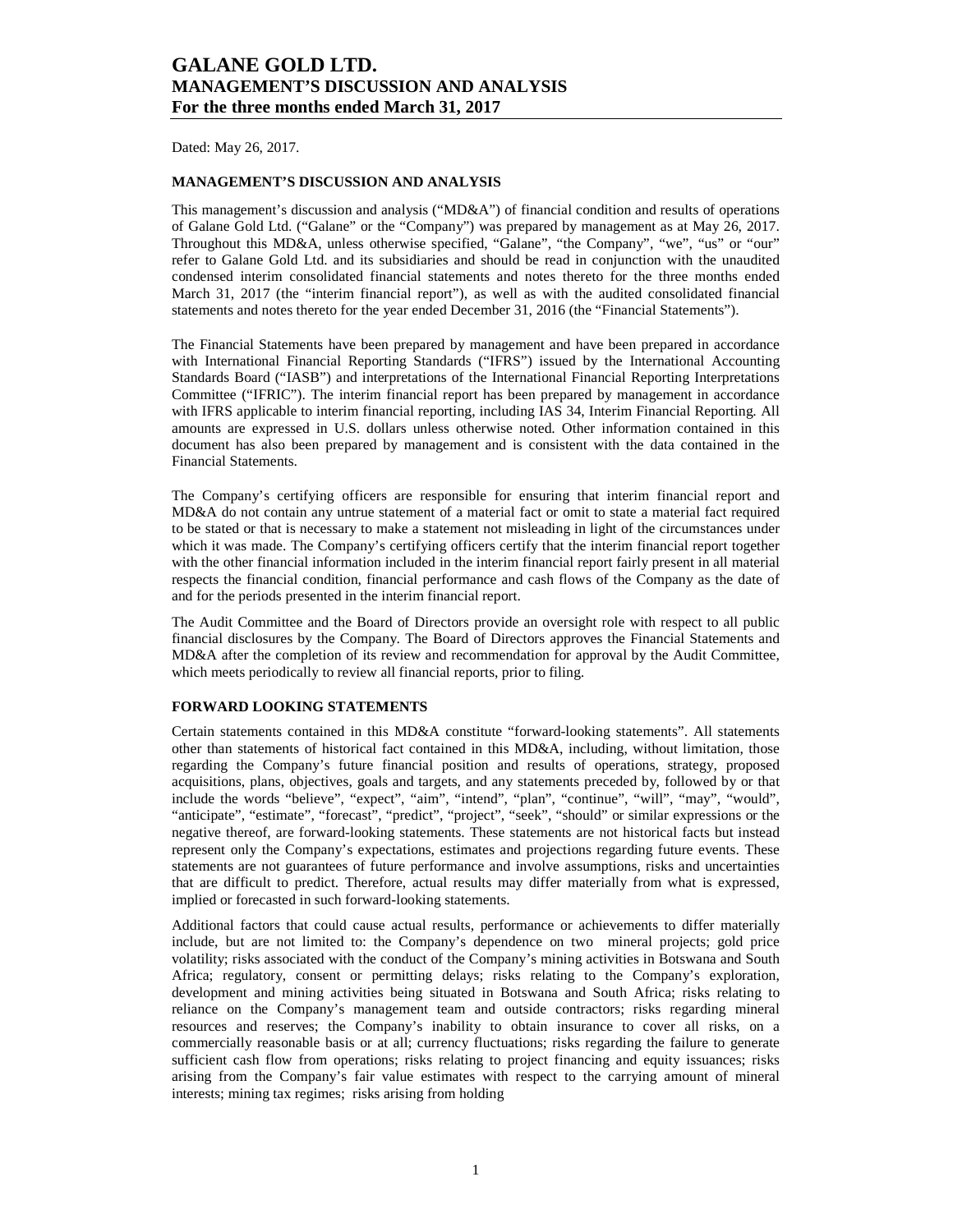derivative instruments; the Company's need to replace reserves depleted by production; risks and unknowns inherent in all mining projects, including the inaccuracy of reserves and resources, metallurgical recoveries and capital and operating costs of such projects; contests over title to properties, particularly title to undeveloped properties; laws and regulations governing the environment, health and safety; operating or technical difficulties in connection with mining or development activities; lack of infrastructure; employee relations, labour unrest or unavailability; health risks in Africa; the Company's interactions with surrounding communities and artisanal miners; the Company's ability to successfully integrate acquired assets; risks related to restarting production: the speculative nature of exploration and development, including the risks of diminishing quantities or grades of reserves; development of the Company's exploration properties into commercially viable mines; stock market volatility; conflicts of interest among certain directors and officers; lack of liquidity for shareholders of the Company; risks related to the market perception of junior gold companies; and litigation risk. See "Risks and Uncertainties" below. Management provides forwardlooking statements because it believes they provide useful information to readers when considering their investment objectives and cautions readers that the information may not be appropriate for other purposes. Consequently, all of the forward-looking statements made in this MD&A are qualified by these cautionary statements and other cautionary statements or factors contained herein, and there can be no assurance that the actual results or developments will be realized or, even if substantially realized, that they will have the expected consequences to, or effects on, the Company. These forwardlooking statements are made as of the date of this MD&A and the Company assumes no obligation to update or revise them to reflect subsequent information, events or circumstances or otherwise, except as required by law.

The forward-looking statements in this MD&A are based on numerous assumptions regarding the Company's present and future business strategies and the environment in which the Company will operate in the future, including assumptions regarding gold prices, business and operating strategies, and the Company's ability to operate on a profitable basis.

### **CORPORATE OVERVIEW**

The Company's principal business activities are the exploration for, development of, and operation of gold mining properties. The Company operates through its wholly-owned subsidiary, Galane Gold Mines Ltd. ("GGM"), which in turn operates two mines: (a) a producing mine which also has the rights to certain mineral exploration tenements (the producing mine and mineral exploration tenements collectively, the "Mupane Property") located in the Republic of Botswana ("Botswana") through subsidiaries located in Botswana; and (b) a mine which is being refurbished and which has the rights to certain mineral exploration tenements (the mine and mineral exploration tenements collectively, the "Galaxy Property") located in the Republic of South Africa ("South Africa") through subsidiaries located in South Africa. The common shares in the capital of the Company (the "Common Shares") have been listed for trading on the TSX Venture Exchange under the symbol "GG" since September 6, 2011.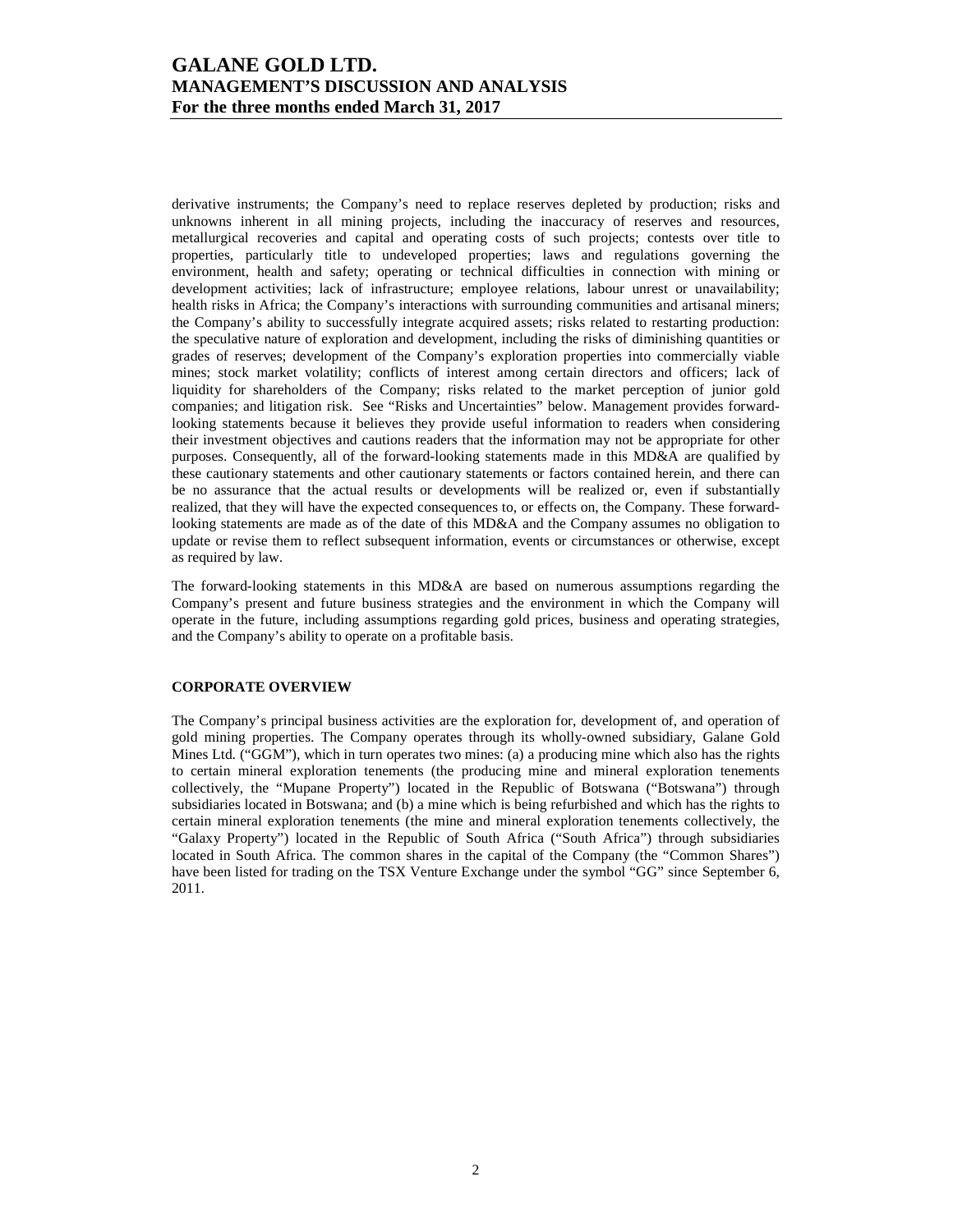### **OUTLOOK**

*Certain information set out in this section is forward looking information and is based on a number of risks and assumptions, including those related to gold price volatility, delays in production, regulatory risk, currency fluctuations, integrating successfully new acquired assets and risks and uncertainties inherent with all mining operations. For more details please see above under "Forward-Looking Statements" and below under "Risks and Uncertainties".* 

#### *Mupane Property*

The Company continues to carry out its improvement and exploration plan in Botswana, with a focus on the optimisation of the mining operations and the expansion of the resource base.

The Company completed a new five year mine plan for the Mupane Property in 2016 which currently forms the guide for the Company's short term goals and long term strategy. The Company intends to utilize the following resources during 2017:

- Tau Underground It is estimated that the Company will process approximately 400,000 tonnes at an average grade of 2.6 grams per tonne  $("g/t")$ . While developing underground the Company intends to continue exploration to attempt to confirm the extension of the Tau mineralised body at depth as reported in the press release of October 24, 2016 on the discovery of the potential extension.
- Low Grade Stockpiles the Company will process approximately 380,000 tonnes of low grade stockpile at an average grade of  $0.78 \frac{\mathrm{g}}{\mathrm{t}}$ , which is located at the run-of-mine pad at the processing plant and at Golden Eagle.
- Tekwane the Company will continue to selectively mine the high grade areas and will use a screening plant at the mine site to reduce the tonnage and increase the potential grade to be delivered to the plant. The Company is planning to process approximately 30,000 tonnes at an average grade of 1.2 g/t.

The Mupane Property mine plan is subject to change according to the prevailing gold price. The Company will adopt the appropriate plan for the prevailing gold price environment.

The Mupane Property processing plant continues to focus on on-going stabilisation and optimisation of the processing operations. There are no major plant capital projects scheduled at the Mupane Property for 2017 as the Company believes it has implemented all material optimisation projects.

### *Galaxy Property*

The Company announced in January 2017 that, at the current stage, the Galaxy Property does not generate positive cash flows and further capital expenditures are required to complete the full commissioning. Mupane continues to generate positive operating cash flows; however, at the current gold price it is insufficient to fully fund commissioning at the Galaxy Property. With the decline in gold price in November 2016 and the continued uncertainty of the price of gold, management of the Company has decided to be prudent and delay full commissioning at the Galaxy Property until the Company has sufficient funds available.

The Company will continue to review this decision and work has already commenced on an expansion plan to take annual production up to 60,000 ounces of gold. It is currently envisaged that the Company will commence a desktop study first, the results of which will then be used to support a pre-feasibility study to be completed within two years.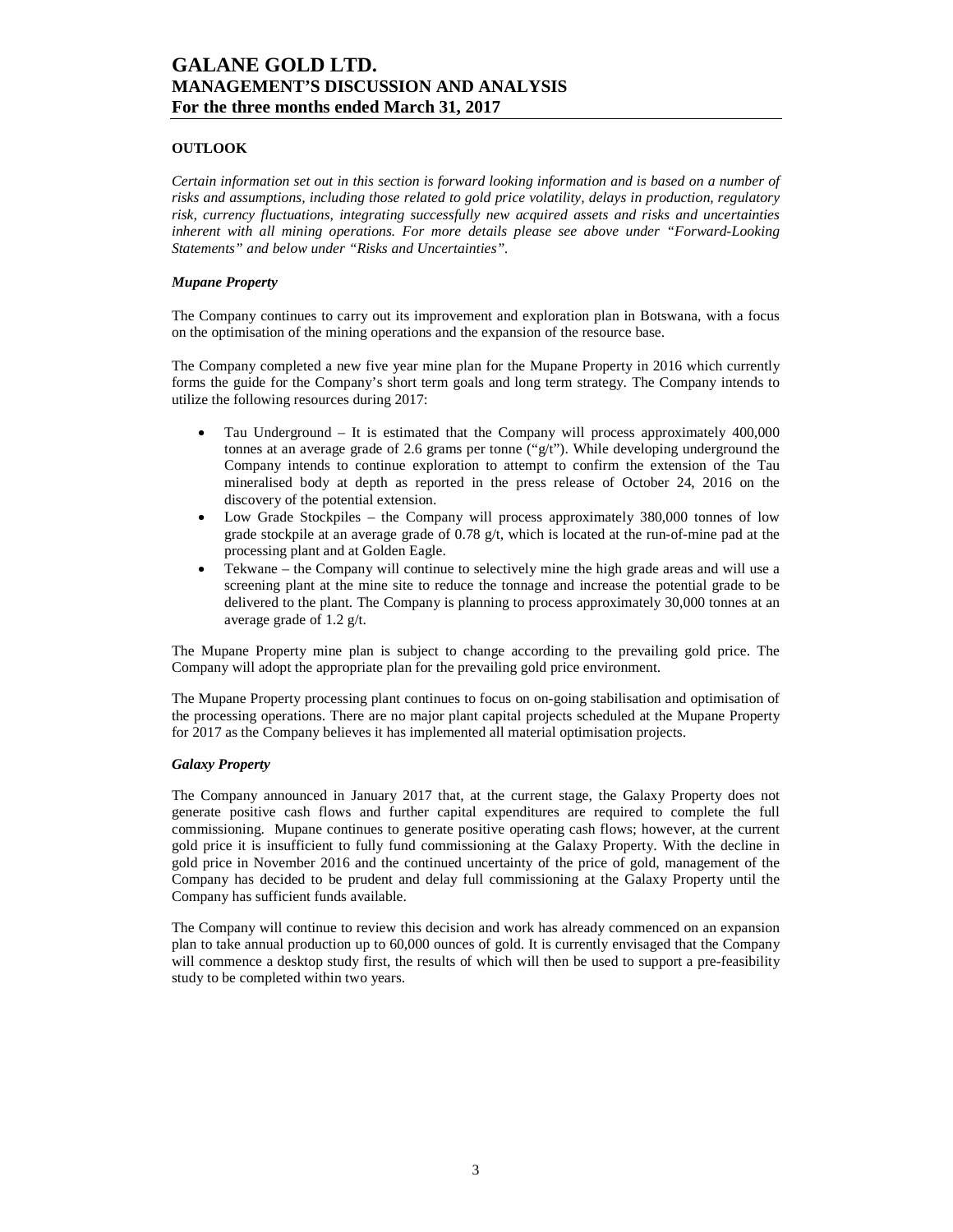#### **DISCUSSION OF OPERATIONS**

#### *For the three months ended March 31, 2017*

The following is an analysis of the Company's operating results for the three months ended March 31, 2017 ("Q1 2017"). For mining operations, processing and financial information, comparisons with the three months ended March 31, 2016 ("Q1 2016") have been provided.

#### *Operating activity:*

Commentary regarding the Company's operating activity during Q1 2017 follows:

#### *Mining*

The following table sets forth certain key mining statistics for the Mupane Property:

|                      | 2017          | YTD 2017 |        | 2016    |                |         |         |         |
|----------------------|---------------|----------|--------|---------|----------------|---------|---------|---------|
|                      |               | Q1       |        | Q4      | Q <sub>3</sub> |         | Q1      |         |
| Mupane (Tau)         | Ore $(t)$     | 61,373   | 61,373 | 62,208  | 48,070         | 46,656  | 49,657  | 206,591 |
|                      | Grade $(g/t)$ | 2.83     | 2.83   | 3.12    | 2.68           | 3.46    | 2.96    | 3.05    |
|                      | Waste $(t)$   | 9,326    | 9,326  | 8,943   | 15,543         | 13,645  | 7,261   | 45,392  |
| Tekwane and Shashe   | Ore $(t)$     |          | -      | 6,963   | 3,465          | 37,697  | 4,103   | 52,228  |
| Pencils              | Grade $(g/t)$ | ۰        | -      | 0.48    | 0.48           | 0.48    | 0.44    | 0.48    |
|                      | Waste $(t)$   |          | -      |         |                | 33,695  | 8,916   | 42,611  |
| Low Grade Stockpiles | Ore $(t)$     | 89,371   | 89,371 | 166,886 | 177,207        | 187,275 | 120,469 | 651,837 |
|                      | Grade $(g/t)$ | 0.82     | 0.82   | 0.80    | 0.80           | 0.79    | 0.77    | 0.79    |

The Company intended to operate two mining operations at the Mupane Property during Q1 2017:

- Tau In Q1 2017, the Company continued mining in the main reef of the ore body with 61,373 tonnes at 2.83 g/t being mined (Q1 2016 – 49,657 tonnes at 2.96 g/t). In Q1 2016, the ore mined was the result of reef development as the Company carried out development work for the stopes. In Q1 2017, the Company mined from the main ore body and mined from the stopes resulting in increased tonnage, however the mined tonnes were below expectation due to flooding of the stopes caused by the unseasonably high rain fall experienced during the quarter.
- Tekwane In Q1 2017, the Company was unable to mine at Tekwane due to wet weather which was ongoing throughout the quarter. In Q1 2016, the Company mined 4,103 tonnes of ore at 0.44 g/t.

In addition, the Company is currently processing ore from its previously mined low grade stockpiles, which are located next to the processing plant. In Q1 2017, it processed 89,371 tonnes at an average grade of 0.82 g/t (Q1 2016 – 120,469 tonnes at 0.77 g/t). The decrease in tonnes processed was due to increased availability of high grade tonnes from Tau underground during Q1 2017.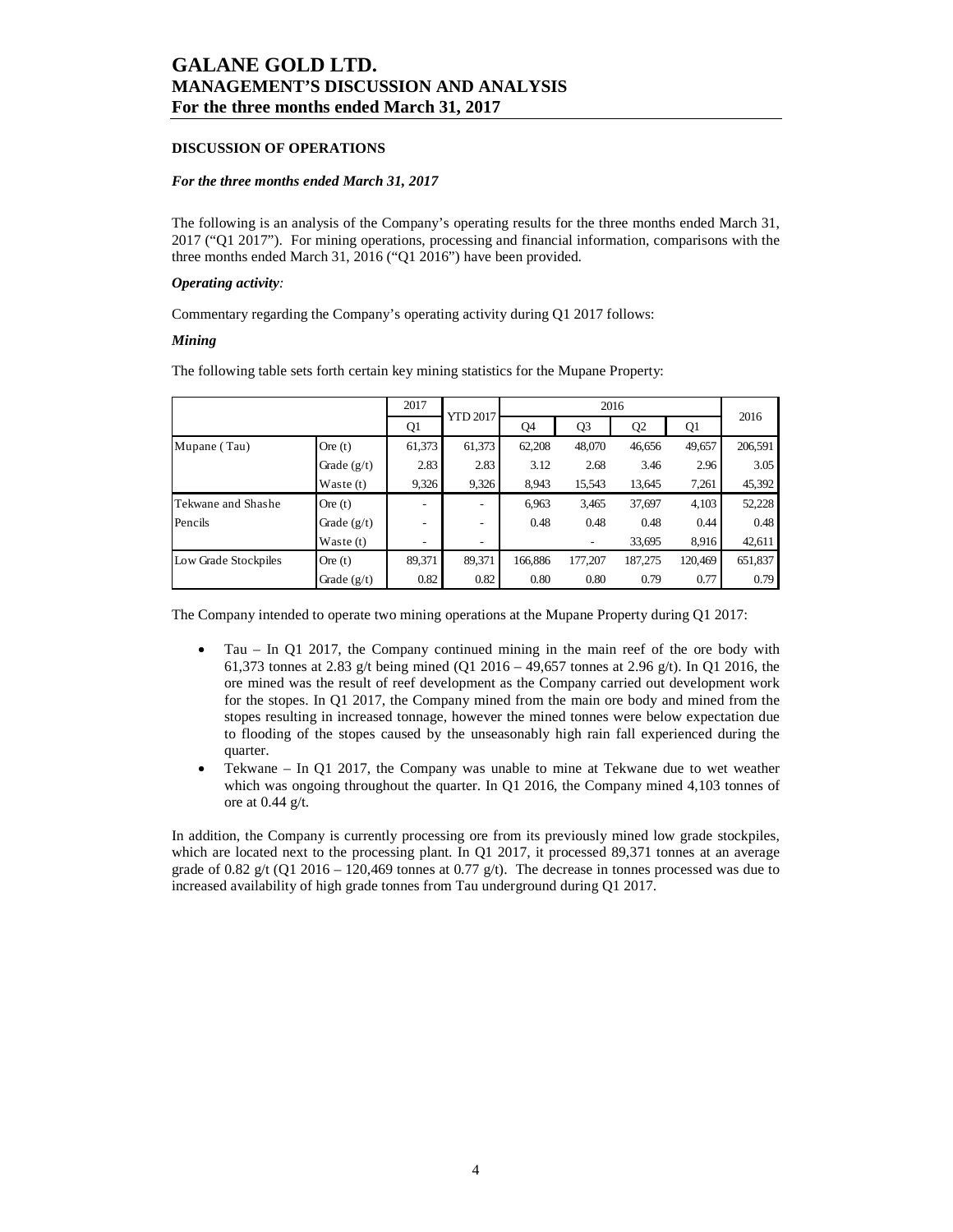### *Processing*

The following table sets forth certain key processing statistics at the Mupane Property:

|                       | O1 2017 | <b>YTD 2017</b> | O <sub>4</sub> 2016 | O <sub>3</sub> 2016 | O <sub>2</sub> 2016 | O1 2016 | 2016   |
|-----------------------|---------|-----------------|---------------------|---------------------|---------------------|---------|--------|
| Ore milled $(000 t)$  | 159     | 159             | 248                 | 237                 | 250                 | 172     | 908    |
| Head grade $(g/t)$    | 1.36    | 1.36            | 1.27                | 1.18                | 1.33                | 1.40    | 1.29   |
| Recovery $(\% )$      | 61.6%   | 15.4%           | 67.4%               | 69.5%               | 73.5%               | 74.9%   | 71.3%  |
| Gold production (oz.) | 4,298   | 4.298           | 6,857               | 6.243               | 7,855               | 5.828   | 26,783 |

Gold production in Q1 2017 was 4,298 ounces compared to 5,828 ounces in Q1 2016. The grade and recovery in Q1 2017 of 1.36 g/t and 61.6% was lower than the grade and recovery in Q1 2016. The following is a summary of the key issues impacting gold production during Q1 2017:

- The mine site experienced unseasonably high rainfall during Q1 2017, impacting both the volume of ore available from mining and the ore available for blending the plant feed. This impacted the volume of ore available from the Tau underground, the oxide ore available from mining at Tekwane, and the reclamation from low grade stockpiles at Signal Hill.
- Consequently, plant feed was supplemented with material from low grade stockpiles located at the processing plant, however with the ore being constantly wet this had a negative impact on both feed rate and recoveries during the quarter.
- The plant recoveries for Q1 2017 were  $61.6\%$  (Q1 2016 74.9%). The current quarter recoveries were lower due to a lightning strike that caused power issues for both the mill and SCADA, combined with intermittent issues with the elution column heating system, which issues have since been resolved.

### *Galaxy Property Rehabilitation*

In Q3 2016, the Company commenced the rehabilitation of the Galaxy Property. The aim was to recommence production in the last quarter of 2016, but due to a reduction in gold price the Company put the project into idle mode. Before doing so the following was completed:

- Plant refurbishment the plant is a standard crush, mill, float with a capacity of 15,000 tonnes per month. Refurbishment was completed on the crusher, conveyors, ball mill and the float section.
- Tailings retreatment facility the Company partially completed the build of a carbon-in-leach ("CIL") plant within the footprint of the existing plant to process 25,000 tonnes per month of tailings material. The Company completed the construction of four CIL leach tanks, a CIL feeding section, carbon recovery plant and the associated civils. The plant can currently process 18,000 tonnes a month and requires a further two months to complete up to the planned capacity.
- Underground the Company completed minor refurbishment to the tramming infrastructure, hoppers and the electrical cabling. In addition, development was carried out on the Giles and Woodbine ore bodies to create access to the stopes for future mining.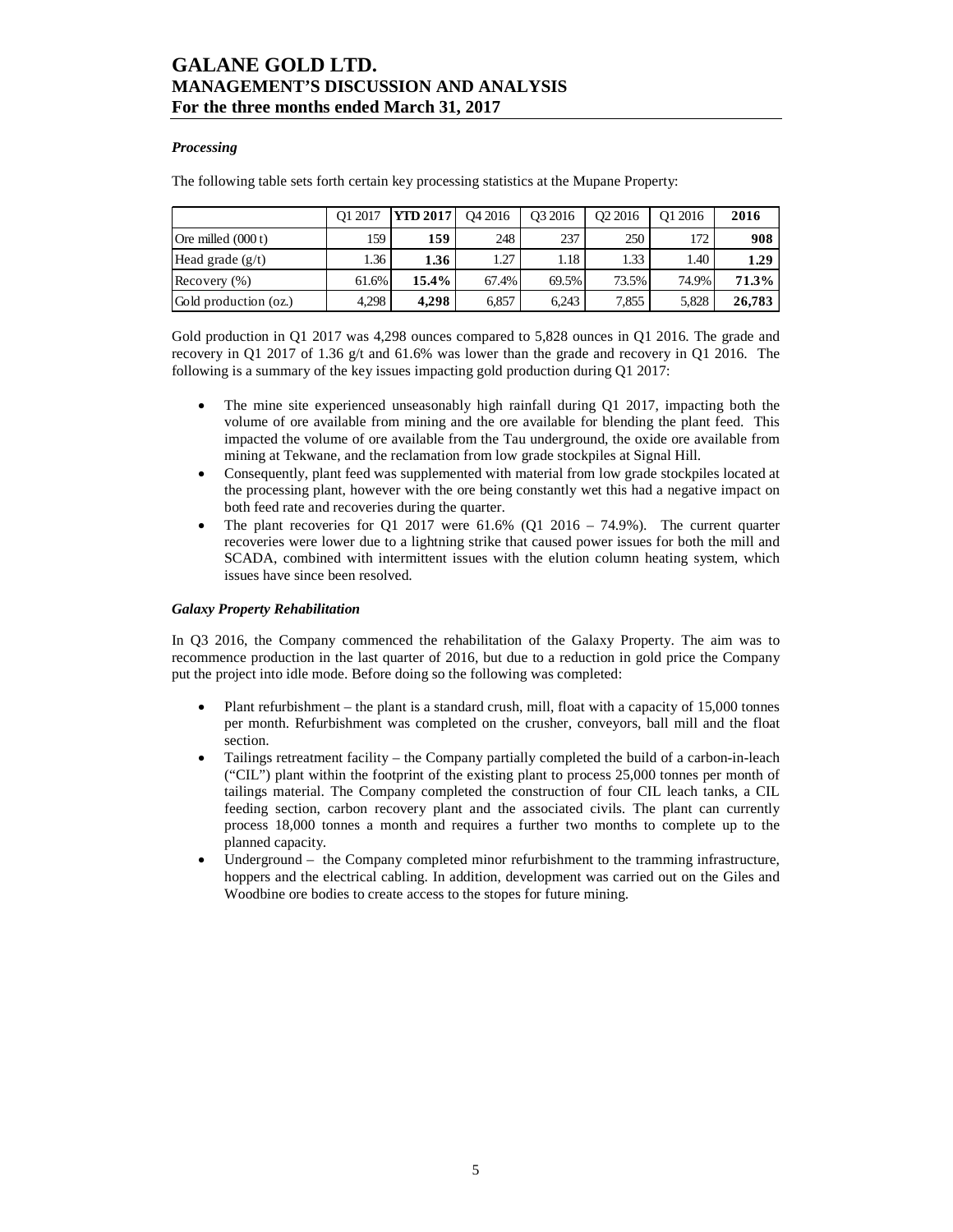### *Revenue and earnings from mining operations*

The table below outlines the revenue and earnings from mining operations on a total dollar basis, and on a per ounce of gold sold basis:

|                                                                           | Q1 2017 |         |    | O <sub>4</sub> 2016 |    | O <sub>3</sub> 2016 |    | O <sub>2</sub> 2016 |    | Q1 2016 |  |
|---------------------------------------------------------------------------|---------|---------|----|---------------------|----|---------------------|----|---------------------|----|---------|--|
| Revenue $(000)$                                                           | \$      | 6,728   | \$ | 7,576               | \$ | 8,399               | \$ | 9,339               | \$ | 7,350   |  |
| Gold sold (oz.)                                                           |         | 5,531   |    | 6,293               |    | 6,326               |    | 7,378               |    | 6,191   |  |
| Earnings (Loss) from<br>mining operations<br>(000)                        | \$      | (2,533) | \$ | (1,721)             | \$ | 8                   | \$ | 1,221               | \$ | (814)   |  |
| Operating cash cost<br>excluding royalties<br>$(\frac{\csc(1)}{2})^{(1)}$ | \$      | 1,448   | \$ | 918                 | \$ | 1,055               | \$ | 849                 | \$ | 1,079   |  |

**Note:** 

(1) Earnings from mining operations per ounce and operating cash cost excluding royalties per ounce are non-GAAP measures. See "Supplemental Information to Management's Discussion and Analysis".

During Q1 2017, the Company generated \$6.7 million in revenue from the sale of 5,531 ounces of gold plus incidental silver at an average combined price of \$1,214 per ounce and loss from mining operations of \$2.5 million. This compares to \$7.4 million in revenue from the sale of 6,191 ounces of gold plus incidental silver at an average combined price of \$1,187 per ounce and loss from mining operations of \$0.8 million in Q1 2016.

The reason for the change in earnings from mining operations from Q1 2017 to Q1 2016 is a result of several factors:

- Gold sales for Q1 2017 were 660 ounces less than in Q1 2016. This was partially offset with an increase in the average gold price achieved between the two quarters of \$27 per ounce. As a result, revenue was \$0.6 million lower in Q1 2017 than in Q1 2016.
- Mining costs in Q1 2017 were \$2.8 million compared to \$2.3 million in Q1 2016. The increase in cost is due mainly to the additional tonnes mined from Tau underground.
- Processing costs were \$4.3 million for Q1 2017, compared to \$4.1 million for Q1 2016. The actual tonnes milled decreased from 172,394 tonnes in Q1 2016 to 159,458 tonnes in Q1 2017, but this did not reflect in the costs. This was due to using ore sources with higher consumable consumption costs, and the feed rate being impacted by the unseasonably high rainfall during the quarter.
- General and administration costs in Q1 2017 were \$0.9 million, consistent with the costs for Q1 2016.
- Depreciation and amortization of \$1.3 million were recognized in Q1 2017 compared to \$0.9 million in Q1 2016. The increase was due to the additional tonnes mined from the Tau underground.

As a result of the above factors the operating cash cost per ounce (excluding royalties) in Q1 2017 was \$1,448 compared to \$1,079 per ounce in Q1 2016.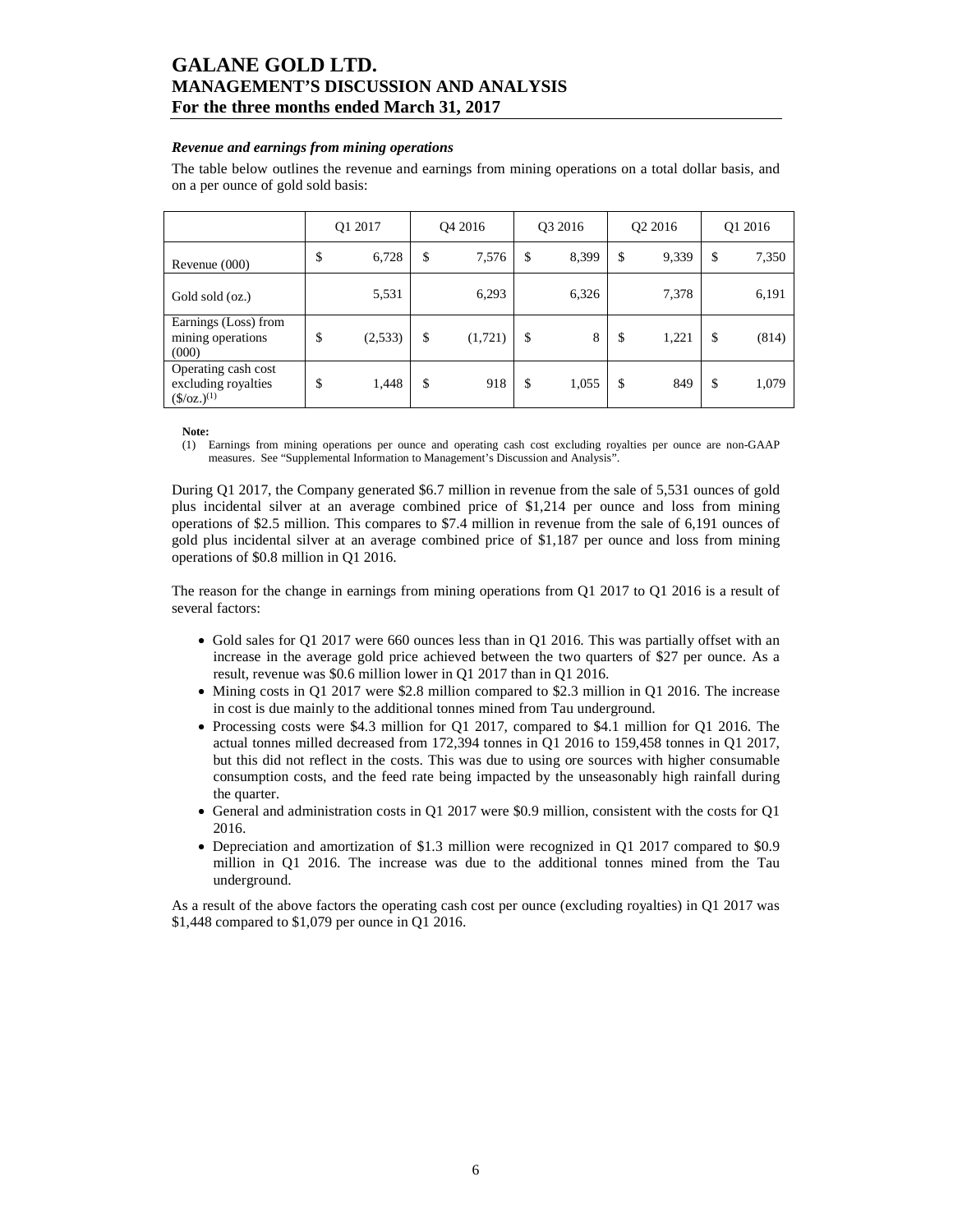### *Earnings*

The Company's loss comprised of:

|                                | Q1 2017           | O <sub>1</sub> 2016 |
|--------------------------------|-------------------|---------------------|
| Loss from mining operations    | \$<br>(2,533,284) | (814, 893)<br>\$    |
| <b>Exploration costs</b>       | (34, 783)         | (7,371)             |
| Corporate general and          |                   |                     |
| administrative costs excluding |                   |                     |
| share based compensation       | (424, 420)        | (466, 733)          |
| Share-based compensation       | (62, 213)         | (47, 455)           |
| Foreign exchange loss          | (413, 853)        | (469, 664)          |
| Interest on long term debt     | (257,985)         | (63, 465)           |
| Galaxy on-going costs          | (306,950)         | (453, 926)          |
| Other income                   | 1,478             | 1,536               |
| Other financing costs          | (231, 341)        | (57, 523)           |
|                                |                   |                     |
|                                | \$<br>(4,263,351) | \$(2,379,494)       |

Galaxy on-going costs for Q1 2017 represent the net cost incurred to idle the plant while progress on the project has been slowed. For Q1 2016 ongoing costs represented the costs incurred to maintain the operations in care and maintenance.

Corporate general and administration costs excluding share-based compensation include the following:

|                                         | Q1 2017 |         |    | O <sub>1</sub> 2016 |
|-----------------------------------------|---------|---------|----|---------------------|
| <b>Professional Fees</b>                | \$      | 85,310  | \$ | 217,837             |
| Management fees to<br>officers          |         | 213,208 |    | 132,302             |
| Investor relations                      |         | 5,256   |    | 7,712               |
| Corporate general and<br>administration |         | 120,646 |    | 108,882             |
|                                         |         | 424.420 | \$ | 466,733             |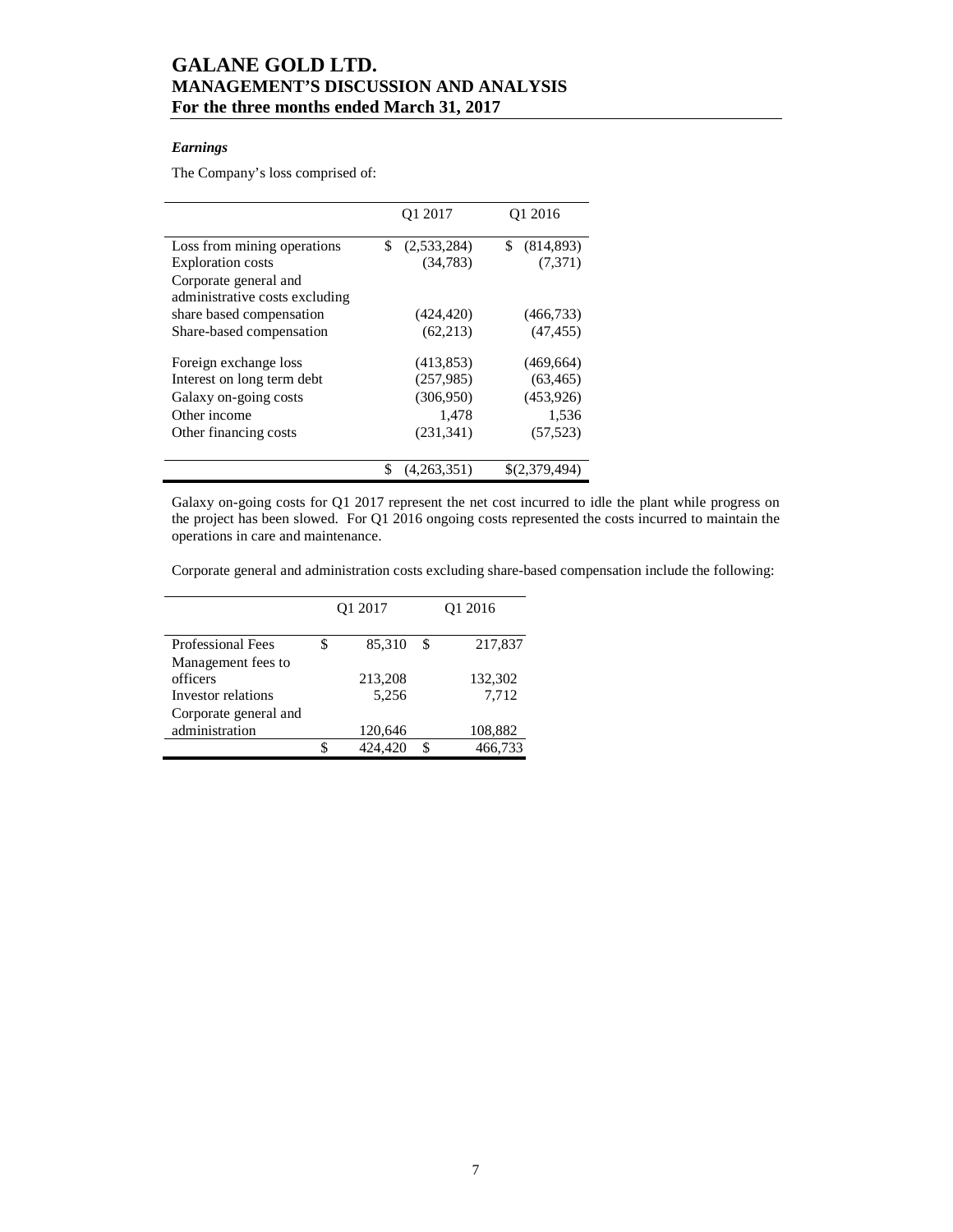### **SUMMARY OF FINANCIAL POSITION**

#### Selected Consolidated Statement of Financial Position Data:

|                            | March 31,      | December 31, | September 30, | June 30.   |
|----------------------------|----------------|--------------|---------------|------------|
|                            | 2017           | 2016         | 2016          | 2016       |
|                            | \$             | \$           | \$            |            |
|                            |                |              |               |            |
| Total current assets       | 7,473,036      | 9,119,240    | 11,272,386    | 11,763,455 |
| Total current liabilities  | 20,600,653     | 17,661,577   | 14,835,386    | 11,369,119 |
| Working capital            | (13, 127, 617) | (8,542,337)  | (3,563,000)   | 394,336    |
| Mining assets              | 38,830,793     | 39,508,176   | 36,869,795    | 35,540,116 |
| Non-current liabilities    | 13,882,341     | 14,944,366   | 14,340,632    | 15,481,289 |
| Total shareholders' equity | 11,820,835     | 16,021,973   | 18,966,163    | 20,453,163 |

|                            | March 31,<br>2016<br>\$ | December 31,<br>2015<br>\$ | September 30,<br>2015<br>\$ | June 30.<br>2015 |
|----------------------------|-------------------------|----------------------------|-----------------------------|------------------|
| Total current assets       | 10,755,471              | 11,476,338                 | 12,595,640                  | 15,336,093       |
| Total current liabilities  | 11,560,394              | 14,248,390                 | 9,737,844                   | 13,072,175       |
| Working capital            | (804, 923)              | (2,772,052)                | 2,857,796                   | 2,263,918        |
| Mining assets              | 36,116,425              | 36,804,499                 | 28.224.050                  | 27, 224, 835     |
| Non-current liabilities    | 15,576,737              | 11,965,643                 | 7,921,121                   | 5,738,207        |
| Total shareholders' equity | 19.734.765              | 22,066,804                 | 23.160.725                  | 23.750.546       |

In Q1 2017, working capital deficiency increased by \$4.6 million from Q4 2016. This was mainly due to the following movements in total current liabilities and cash balance:

- An increase in the cash balance of \$0.4 million as a result of; cash flow from operating activities of \$0.8 million; net financing inflow of \$0.2 million, with an inflow of \$0.5 million being proceeds of a short term promissory note, offset by \$0.3 million for repayment of loan facilities; and capital costs of \$0.6 million, with Galaxy project costs of \$0.4 million and Tau underground development costs of \$0.2 million.
- A decrease in ore stockpiles of \$0.6 million as the Company processed the low grade stockpiles.
- A decrease in gold in process stocks of \$0.8 million reflecting the low ore feed during Q1 2017.
- A decrease of \$0.7 million in stores inventory as a result of items consumed for maintenance during Q1 2017.
- An increase in trade payables and accrued liabilities of \$0.7 million due to timing of payments at quarter end.
- An increase of \$1.8 million in current liabilities in relation to the deferred royalties moving from non-current to current liabilities.

In Q1 2017, non-current liabilities decreased by \$1.1 million with a movement of deferred royalties to current liabilities being offset by foreign exchange movements on rehabilitation obligations, and an overall increase in the deferred royalties balance. Total shareholders' equity in Q1 2017 decreased by \$4.2 million as a result of the net loss for the quarter of \$4.3 million.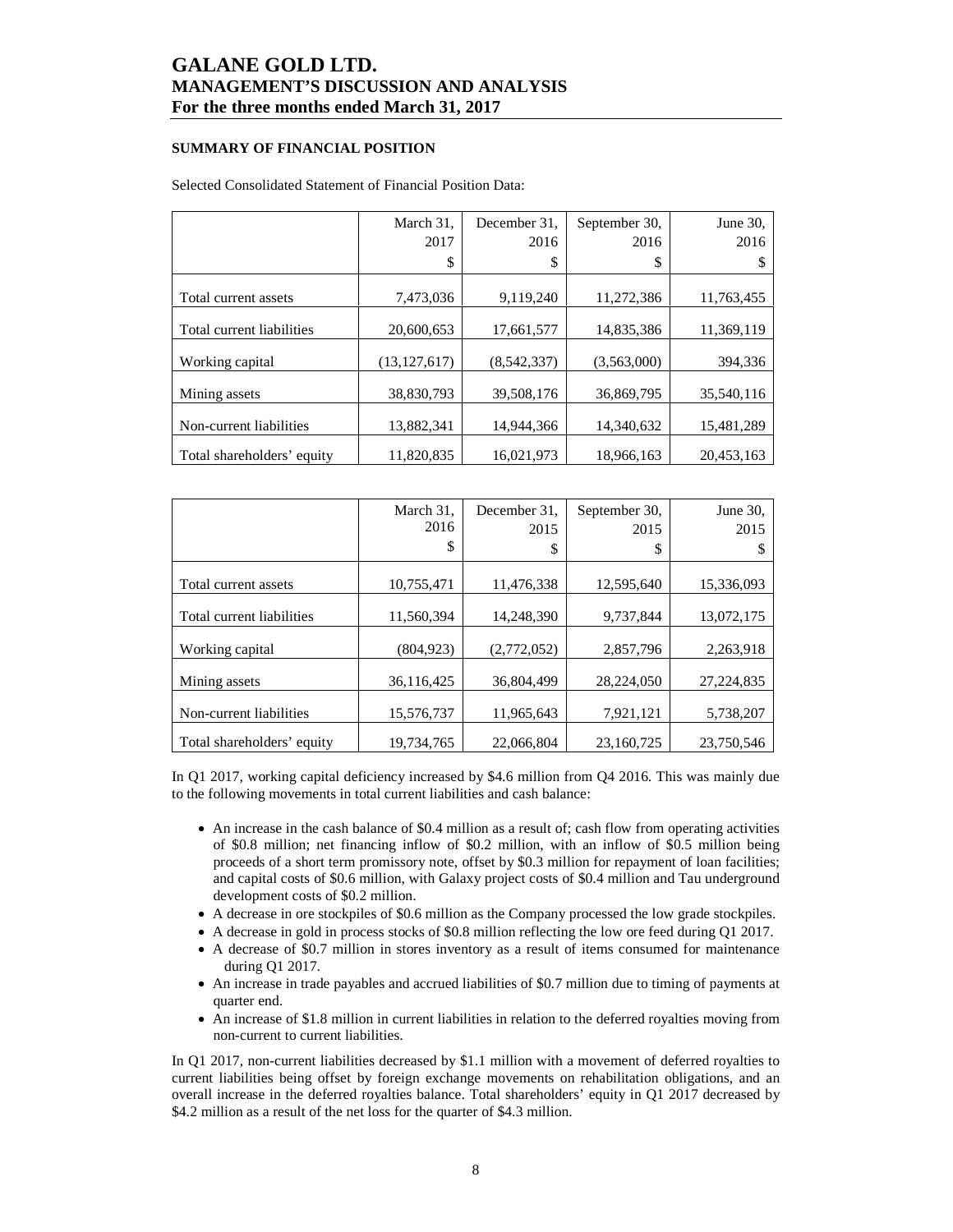## **SUMMARY OF QUARTERLY RESULTS**

The following table summarizes the Company's selected quarterly information for each of the eight most recently completed quarters:

|                                     |             | Three months ended |              |             |
|-------------------------------------|-------------|--------------------|--------------|-------------|
|                                     | March 31,   | December 31.       | September    | June 30,    |
|                                     | 2017        | 2016               | 30.          | 2016        |
|                                     | \$          | \$                 | 2016         | \$          |
|                                     |             |                    | S            |             |
| Revenue                             | 6,727,699   | 7,576,243          | 8,398,808    | 9,339,617   |
| Mining costs                        |             |                    |              |             |
| Cash                                | (7,943,469) | (7,986,516)        | (7,575,603)  | (7,079,647) |
| Non-cash (depreciation,             |             |                    |              |             |
| amortization and<br>impairment)     | (1,317,514) | (1,310,275)        | (814,984)    | (1,037,869) |
| Total mining costs                  | (9,260,983) | (9,296,791)        | (8,390,587)  | (8,117,516) |
|                                     |             |                    |              |             |
| Non-Mining Expenses                 | (1,730,067) | (1,076,594)        | (1,593,573)  | (1,122,928) |
| (Loss) earnings                     | (4,263,351) | (2,797,142)        | (1,585,352)  | 99,173      |
| (Loss) earnings per share           |             |                    |              |             |
| Basic                               | (0.03)      | (0.02)             | (0.01)       | 0.00        |
| Diluted                             | (0.03)      | (0.02)             | (0.01)       | 0.00        |
| Total assets at end of quarter      | 46,303,829  | 48,627,916         | 48, 142, 181 | 47,303,571  |
| Total liabilities at end of quarter | 34,482,994  | 32,605,943         | 29,176,018   | 26,850,408  |
| Total equity at end of quarter      | 11,820,835  | 16,021,973         | 18,966,163   | 20,453,163  |

|                                             |              | Three months ended |             |             |
|---------------------------------------------|--------------|--------------------|-------------|-------------|
|                                             | March 31,    | December 31.       | September   | June 30,    |
|                                             | 2016         | 2015               | 30,         | 2015        |
|                                             | \$           | S                  | 2015        | \$          |
|                                             |              |                    | \$          |             |
| Revenue                                     | 7,349,711    | 6,758,292          | 8,533,141   | 5,173,304   |
| Mining costs                                |              |                    |             |             |
| Cash                                        | (7,246,768)  | (6,375,977)        | (8,247,589) | (6,661,557) |
| Non-cash (depreciation,<br>amortization and |              |                    |             |             |
| impairment)                                 | (917, 836)   | (4,661,579)        | (317, 779)  | (1,083,030) |
| Total mining costs                          | (8,164,604)  | (11,037,556)       | (8,565,368) | (7,744,587) |
| Non-Mining Expenses                         | (1,564,601)  | 1,682,260          | (607,741)   | (735, 876)  |
| (Loss) earnings                             | (2,379,494)  | (2,597,004)        | (639,968)   | (3,307,159) |
| (Loss) earnings per share                   |              |                    |             |             |
| Basic                                       | (0.03)       | (0.05)             | (0.01)      | (0.06)      |
| Diluted                                     | (0.03)       | (0.05)             | (0.01)      | (0.06)      |
| Total assets at end of quarter              | 46,871,896   | 48,280,837         | 40,819,690  | 42,560,928  |
| Total liabilities at end of quarter         | 27, 137, 131 | 26,214,033         | 17,658,965  | 18,810,382  |
| Total equity at end of quarter              | 19,734,765   | 22,066,804         | 23,160,725  | 23,750,546  |

**Note:** 

 (1) Information for all periods is derived from the Company's annual and interim financial statements, which are prepared in accordance with IFRS and IFRS applicable to interim financial reporting, as applicable, and in U.S. dollars.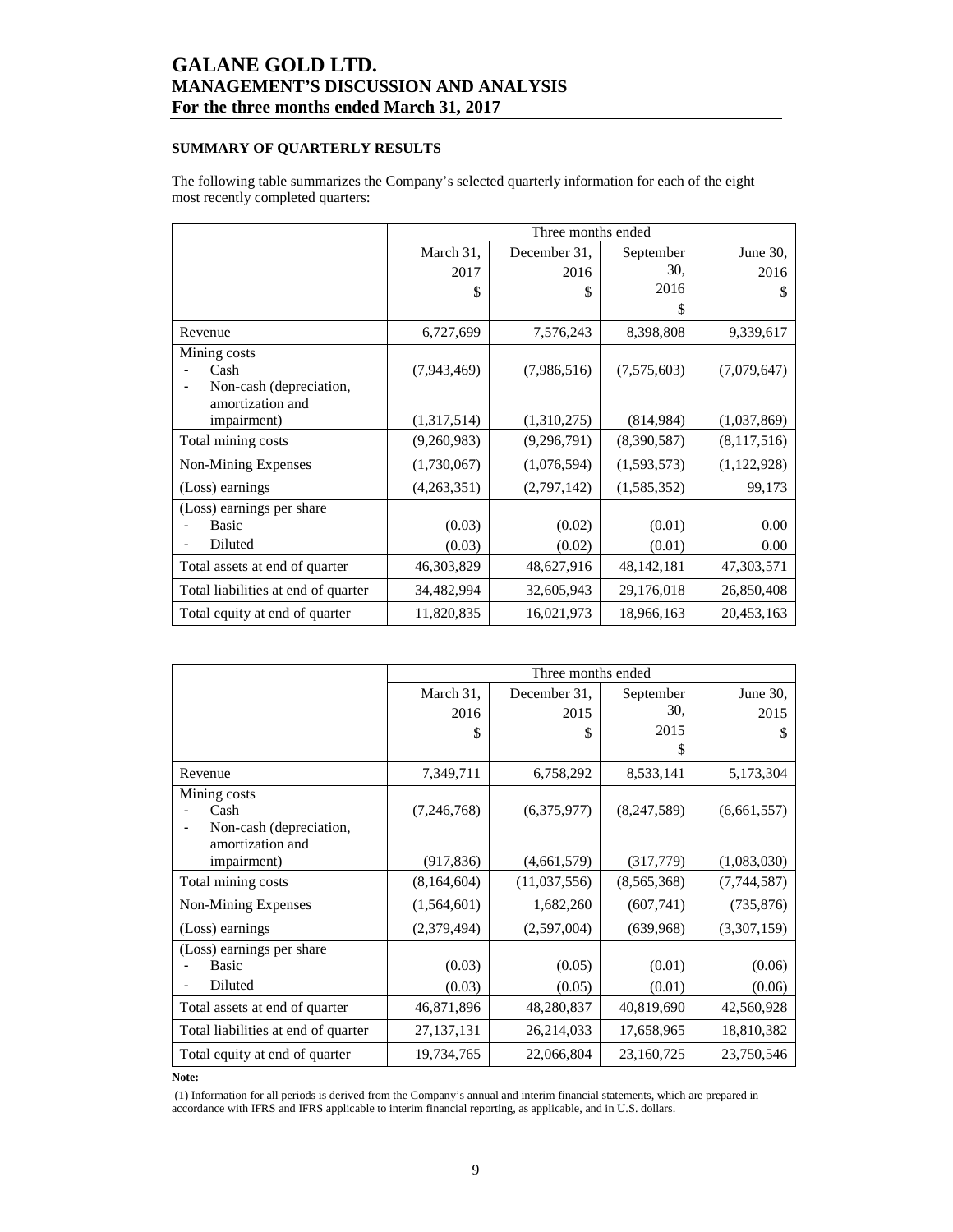### **LIQUIDITY AND CAPITAL RESOURCES**

The Company defines capital as consisting of shareholders' equity, being comprised of issued capital stock, contributed surplus and deficit and long term debt. The Company's objectives when managing capital are primarily to support the creation of shareholder value, but also to ensure that the Company is able to meet its financial obligations as they become due. The Company has not declared or paid any dividends on its Common Shares.

In order to fund the business activities intended in its current business plan, management expects that the Company's mining operations will continue to provide positive cash flow from its operations that is more than sufficient to support its corporate expenses, capital expenditure requirements and exploration activities. As described above under "Summary of Financial Position", at March 31, 2017, the Company had a working capital deficiency of \$13.1 million and generated \$0.8 million in cash flow from operations for the quarter ended March 31, 2017.

The revenue of the Company is dependent upon the price of gold. At the current level of operating costs, the Company will continue to generate positive cash flow on an annual basis from operations even if there was a 10% reduction in the price of gold as at the date of this MD&A.

The Company's officers and senior management take full responsibility for managing the Company's capital and do so through monthly meetings and regular review of financial information. The Company's Board of Directors is responsible for overseeing this process.

### *Going Concern*

This interim financial report was prepared on a going concern basis, which assumes that the Company will be able to realize its assets and discharge its liabilities in the normal course of business as they come due into the foreseeable future.

For the three months ended March 31, 2017, the Company incurred a net loss of \$4.3 million, with operating activities generating a \$0.8 million cash inflow. However, as at March 31, 2017, the Company had a working capital deficiency of \$13.1 million (December 31, 2016 - \$8.5 million). At March 31, 2017, the Company had unrestricted cash of \$1.2 million and current assets of \$7.5 million.

The Company's liquidity position was adversely impacted by the decline in gold price in late 2016, in conjunction with free cash flow being diverted to capital projects, primarily the Galaxy re-start, which given the current cash constraints has been placed into idle mode. The Company is due to repay the remaining balance of the Samsung financing facility of \$1.7 million and commence the repayment of deferred royalties amounting to \$3.2 million during the year ended December 31, 2017.

The Company`s ability to continue as a going concern is dependent upon its ability to generate cash flow from operations, renegotiate existing payment terms and, to the extent that this is not sufficient, to obtain additional funding from loans, equity financings or through other arrangements. While the Company has been successful in arranging financing in the past, the success of such initiatives cannot be assured. These conditions may cast significant doubt on the validity of the going concern assumption.

The interim financial report does not reflect the adjustments to the carrying values of assets and liabilities and the reported expenses and statement of financial position classifications that would be necessary were the going concern assumption deemed to be inappropriate. These adjustments could be material.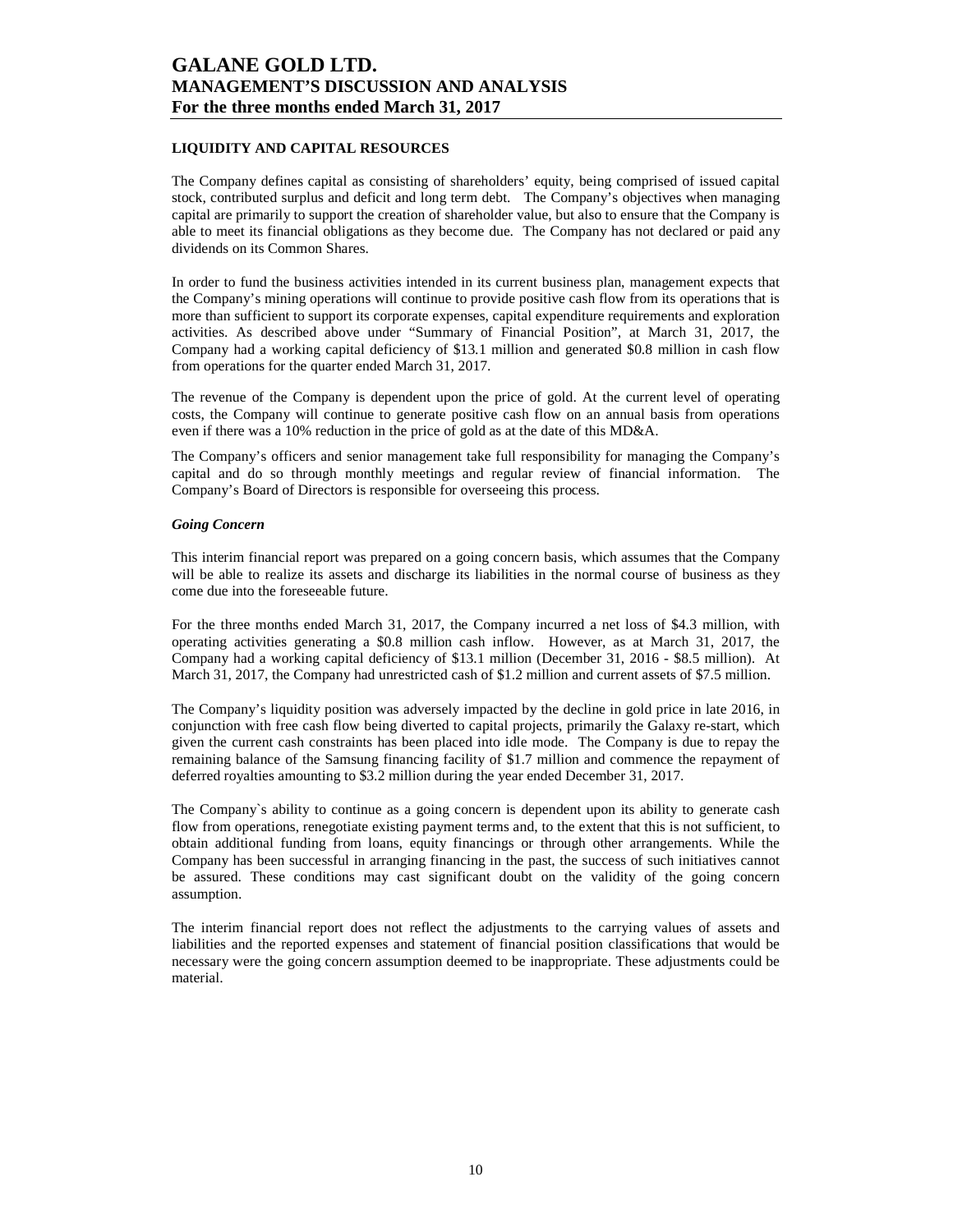#### **ACQUISITIONS**

#### **Galaxy Acquisition:**

On November 20, 2015 and December 23, 2015, the Company closed the acquisition of a majority of the issued and outstanding ordinary shares (each, a "Galaxy Share") of Galaxy Gold Mining Limited ("Galaxy"), a gold mining company with operations in the Mpumalanga Province of South Africa. A wholly-owned subsidiary of the Company acquired approximately 74% of the issued and outstanding Galaxy Shares in exchange for 18,334,492 common shares with an aggregate value of approximately Cdn.\$1.1 million, based on a market price of Cdn.\$0.07 per common share, and common share purchase warrants exercisable to acquire an aggregate of up to 4,076,598 common shares until November 20, 2017 at Cdn.\$0.102 per common share (Cdn.\$0.175 before being adjusted as a result of the Rights Offering, as defined below). The Company had advanced \$149,853 to Galaxy before the acquisition to fund working capital upon acquisition this amount has been treated as part of the acquisition cost.

The final allocation of the purchase price to assets and liabilities acquired is provided below.

| Mining properties                            | \$<br>12,526,313 |
|----------------------------------------------|------------------|
| Inventory                                    | 59,504           |
| Other current assets                         | 250,300          |
| Cash                                         | 2.329            |
| Trade and other payables                     | (3,309,382)      |
| Interest bearing loans                       | (6,330,133)      |
| Restoration and rehabilitation provision     | (1,539,922)      |
| Net assets                                   | \$<br>1,659,009  |
|                                              |                  |
| Consideration:                               |                  |
| Cash consideration                           | \$<br>149.853    |
| Share and warrant consideration              |                  |
| 18,334,492 common shares                     | 964,465          |
| 4,076,598 warrants to purchase common shares | 113,349          |
| Non-controlling interest $(1)$               | 431,342          |
| Acquisition of subsidiary                    | \$<br>1,659,009  |

 $<sup>(1)</sup>$  The Non-controlling interest has been measured at fair value at the date of the acquisition.</sup>

The Company then made an offer to all other shareholders of Galaxy to acquire the remaining Galaxy Shares on economically equivalent terms (the "Mandatory Offer"). On November 16, 2016, the Company completed the compulsory acquisition of the remaining holders of Galaxy Shares by the payment of approximately Cdn.\$235,000 cash to holders of Galaxy Shares who elected to receive cash consideration under the Mandatory Offer and the issuance of 2,340,094 common shares and common share purchase warrants exercisable to acquire an aggregate of up to 520,016 common shares until November 16, 2018 at Cdn.\$0.175 per common share to holders of Galaxy Shares who elected to subscribe for securities of the Company in lieu of cash consideration under the Mandatory Offer. As a result, the Company became the beneficial owner of 100% of the shares of Galaxy.

The Company incurred \$192,914 of professional costs that were directly attributable to the Galaxy Acquisition which are included within corporate general and administration on the statement of earnings (loss) and comprehensive earnings (loss) in the year ended December 31, 2015.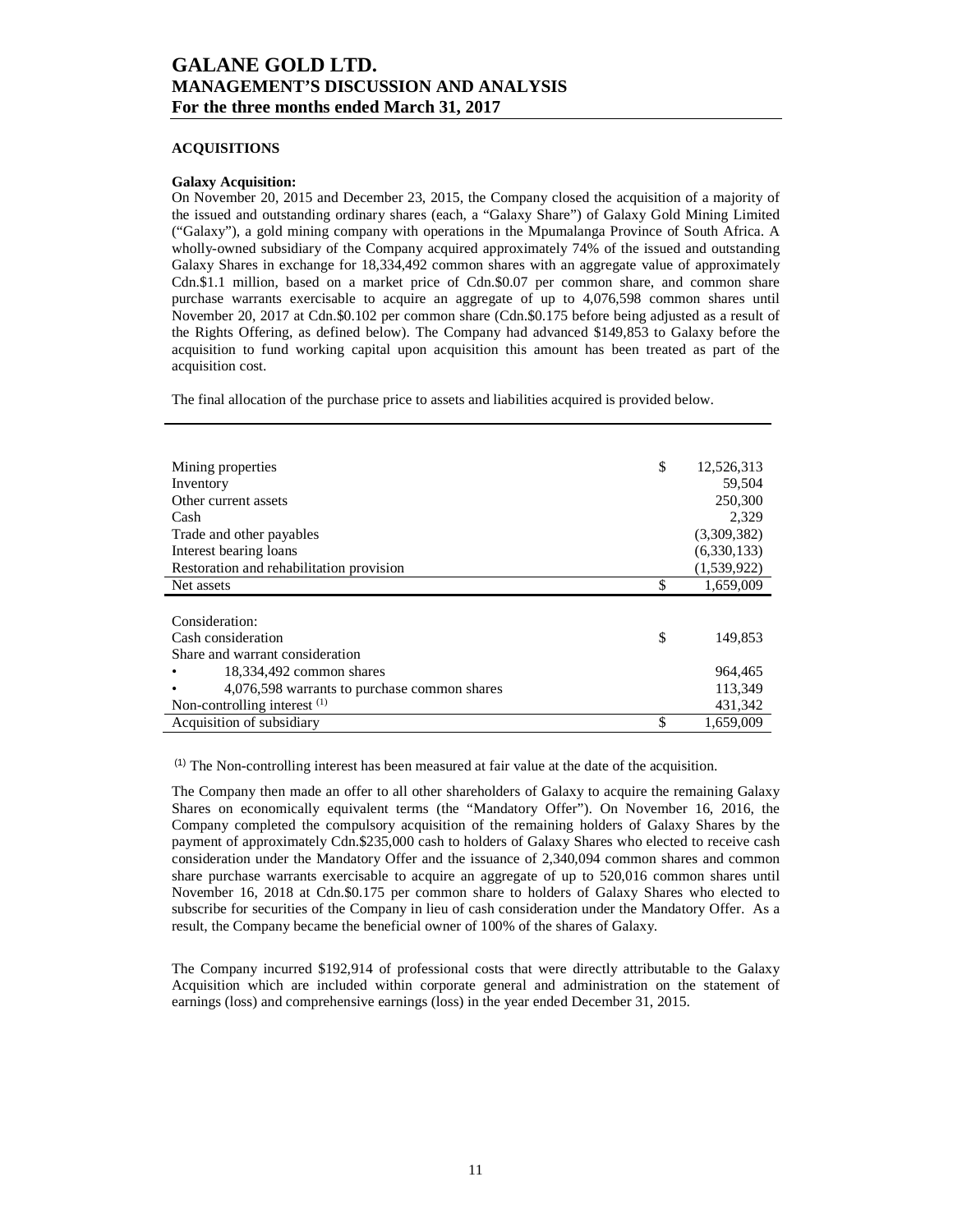### **ENVIRONMENTAL DISCUSSION**

The mining activities of the Company can give rise to obligations for site restoration and rehabilitation. Restoration and rehabilitation work can include land rehabilitation and site restoration. The extent of work required and the associated costs are dependent on the requirements in the local jurisdiction and the interpretations of the requirements by relevant authorities.

Provision for the cost of the Company's restoration and rehabilitation program is recognized at the time that environmental disturbance occurs. When the extent of disturbance increases over the life of an operation, the provision is increased accordingly. Costs included in the provision encompass obligated and reasonably estimable restoration and rehabilitation activity expected to occur progressively over the life of the operation and at the time of closure in connection with disturbances at the reporting date. Routine operating costs that may impact the ultimate restoration and rehabilitation activities such as waste material handling conducted as an integral part of a mining or production process are not included in the provision. Costs arising from unforeseen circumstances, such as the contamination caused by unplanned discharges, are recognized as an expense and liability when the event gives rise to an obligation that is probable and capable of reliable estimation.

Restoration and rehabilitation provisions are measured at the expected value of future cash flows, discounted to their present value and determined according to the probability of alternative estimates of cash flows occurring for each operation. Discount rates used are the ones most appropriate for the location of the mine. Significant judgments and estimates are involved in forming expectations of future activities and the amount and timing of the associated cash flows. Those expectations are formed based on existing environmental and regulatory requirements. As at March 31, 2017, the amount reflected in the Company's restoration and rehabilitation provision is \$5.8 million (on an undiscounted basis, the total payments are estimated at \$8.2 million) which was calculated by an independent contractor.

The value of the provision is progressively increased over time as the effect of discounting unwinds, creating an expense recognized as part of finance costs. Potential changes in the laws and regulations could have an adverse risk on the actual restoration costs that the Company could incur in the future.

### **FINANCIAL INSTRUMENTS**

The Company's financial instruments consist of cash, trade and other receivables, accounts payable and accrued liabilities, interest bearing loans and borrowing, and warrants denominated in foreign currencies. The fair value of the Company's trade and other receivables, and accounts payable and accrued liabilities approximate their carrying value. The Company's other financial instruments, specifically interest bearing loans and borrowings and warrants denominated in foreign currency are recorded at amortized cost using the effective interest rate method.

Credit risk is the risk that one party to a financial instrument will cause a loss for the other party by failing to discharge an obligation. The Company is subject to normal industry credit risks. The Company currently has no trade receivables for the purchase of the gold it produces, and other receivable balance consists of amounts outstanding on tax credits from governmental authorities, each of which are expected to be paid in the near term at face value. The Company's exposure to credit risk is minimal.

Liquidity risk is the risk that an entity will encounter difficulty in meeting obligations associated with financial liabilities. The Company's approach to managing liquidity risk is to ensure that it will have sufficient liquidity to meet liabilities when due. As at March 31, 2017, the Company had a cash, gold inventory and receivables balance of \$7,473,036 (December 31, 2016 - \$9,119,240) to settle current liabilities of \$20,600,653 (December 31, 2016 - \$17,661,577). All of the Company's financial liabilities have contractual maturities of less than 60 days and are subject to normal trade terms. See "Liquidity and Capital Resources" section for further commentary on the Company's liquidity risks.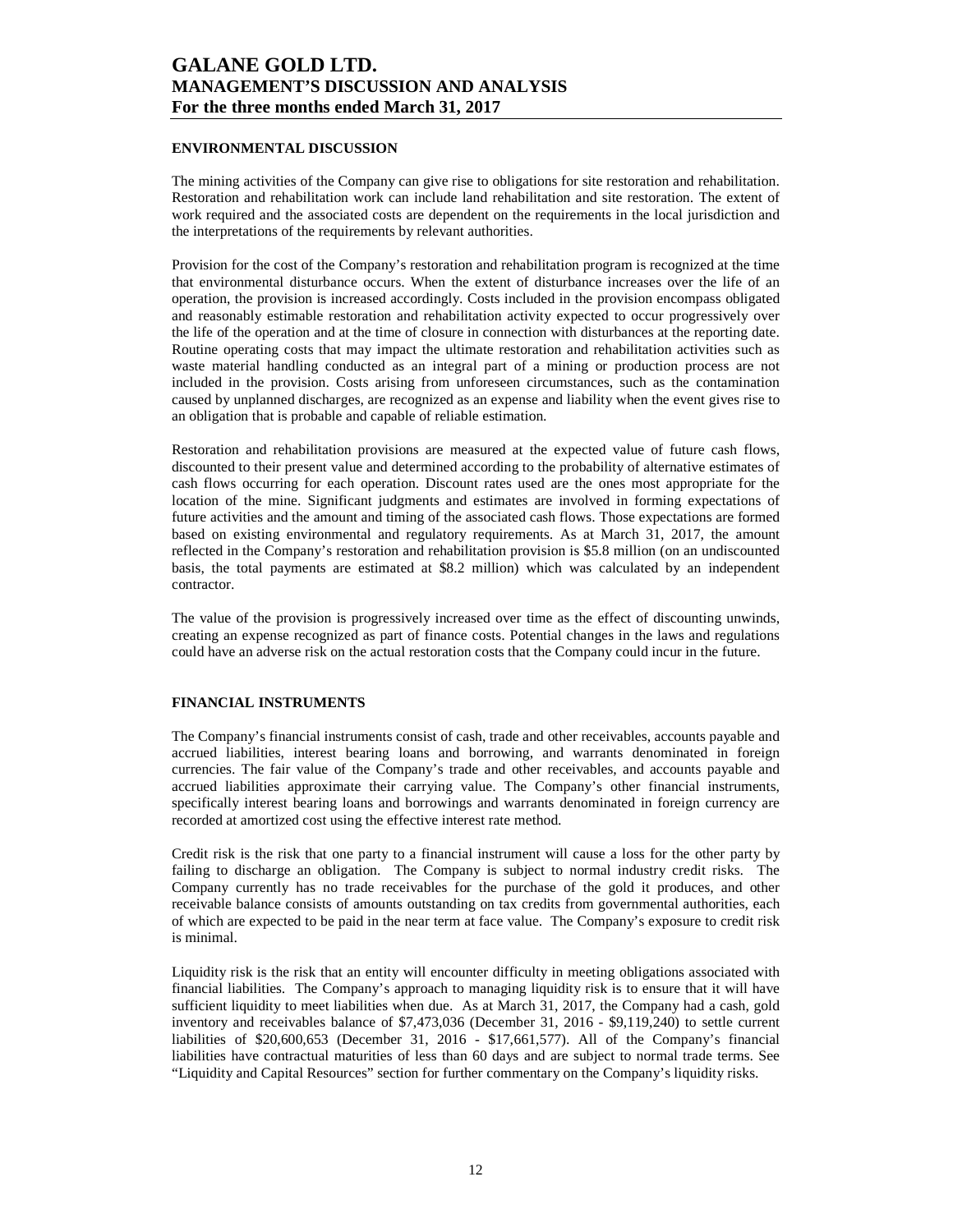Interest risk is the risk that the fair value of future cash flows will fluctuate as a result of changes in market risk.

Currency risk is the risk that the fair value or future cash flows of a financial instrument will fluctuate because of changes in foreign exchange rates. The Company's operations are in Botswana, South Africa and Canada and its functional currency is U.S. dollars. The international nature of the Company's operations results in foreign exchange risk as transactions are denominated in foreign currencies, including the Botswana Pula, the South African Rand and Canadian Dollars. The operating results and the financial position of the Company are reported in U.S. dollars. The fluctuations of the operating currencies in relation to the U.S. dollar will, consequently, have an impact upon the reported results of the Company and may also affect the value of the Company's assets and liabilities. The Company monitors the volatility of foreign exchange rates and will hedge its currency risk if it determines that the need arises.

Market risk is the risk that the fair values of financial instruments or that the Company's future cash flows will fluctuate because of changes in market commodity rates. The Company's efforts are currently focused on the production of gold. As such, the Company's future cash flows and valuation of its future mineral assets will be exposed to market risk on the price fluctuations of gold as a commodity.

#### **ISSUED AND OUTSTANDING SHARE CAPITAL**

The Company's authorized capital consists of an unlimited number of Common Shares, of which 146,054,760 Common Shares are issued and outstanding as of the date of this MD&A.

The Company adopted a stock option plan (the "Option Plan"). Under the terms of the Option Plan, officers, directors, employees and consultants are eligible to receive grants of stock options to purchase Common Shares for a period of up to ten years from the date of grant, provided that the number of Common Shares reserved for issuance may not exceed 10% of the total issued and outstanding Common Shares at the date of the grant. As of the date of this MD&A, subject to the terms of the Option Plan, options to purchase 11,040,000 Common Shares are outstanding and options to purchase 3,565,476 Common Shares are available for grant.

The Company adopted a share purchase plan ("SPP") on June 12, 2012. Under the terms of the SPP, each participating officer, director, or employee that has been employed with the Company or its subsidiaries for at least six months is entitled to receive the matching number of Common Shares acquired pursuant to the SPP at no cost to such officer, director or employee. Subject to certain conditions, such deferred matching shares will be issued to the participating officers, directors or employees over a three-year period following the date of the purchase of the qualifying shares. As of the date of this MD&A, the participating officers, directors and employees of the Company are entitled to be issued, subject to the terms of the SPP, no additional deferred matching shares.

The Company adopted a deferred share unit plan (the "DSU Plan") on June 3, 2014. Subject to adjustment in certain circumstances, the maximum aggregate number of Common Shares that may be reserved for issuance pursuant to the DSU Plan is 13,262,888 Common Shares. As of the date of this MD&A, subject to the terms of the DSU Plan, participating officers, directors, employees and consultants of the Company may be issued an aggregate of up to 2,873,262 Common Shares pursuant to outstanding deferred share units awarded under the DSU Plan and 965,782 Common Shares have been issued under the DSU Plan.

The Company is obligated to issue up to 7,375,000 additional Common Shares to the shareholders of Northern Lights Exploration Pty. ("NLE"), on a pro rata basis, if by July 27, 2018 certain exploration milestones are met within the NLE properties in the Tati Greenstone Belt in Botswana (the "NLE Properties").

In connection with the Galaxy Acquisition, the Company issued warrants exercisable to acquire up to 4,596,614 Common Shares.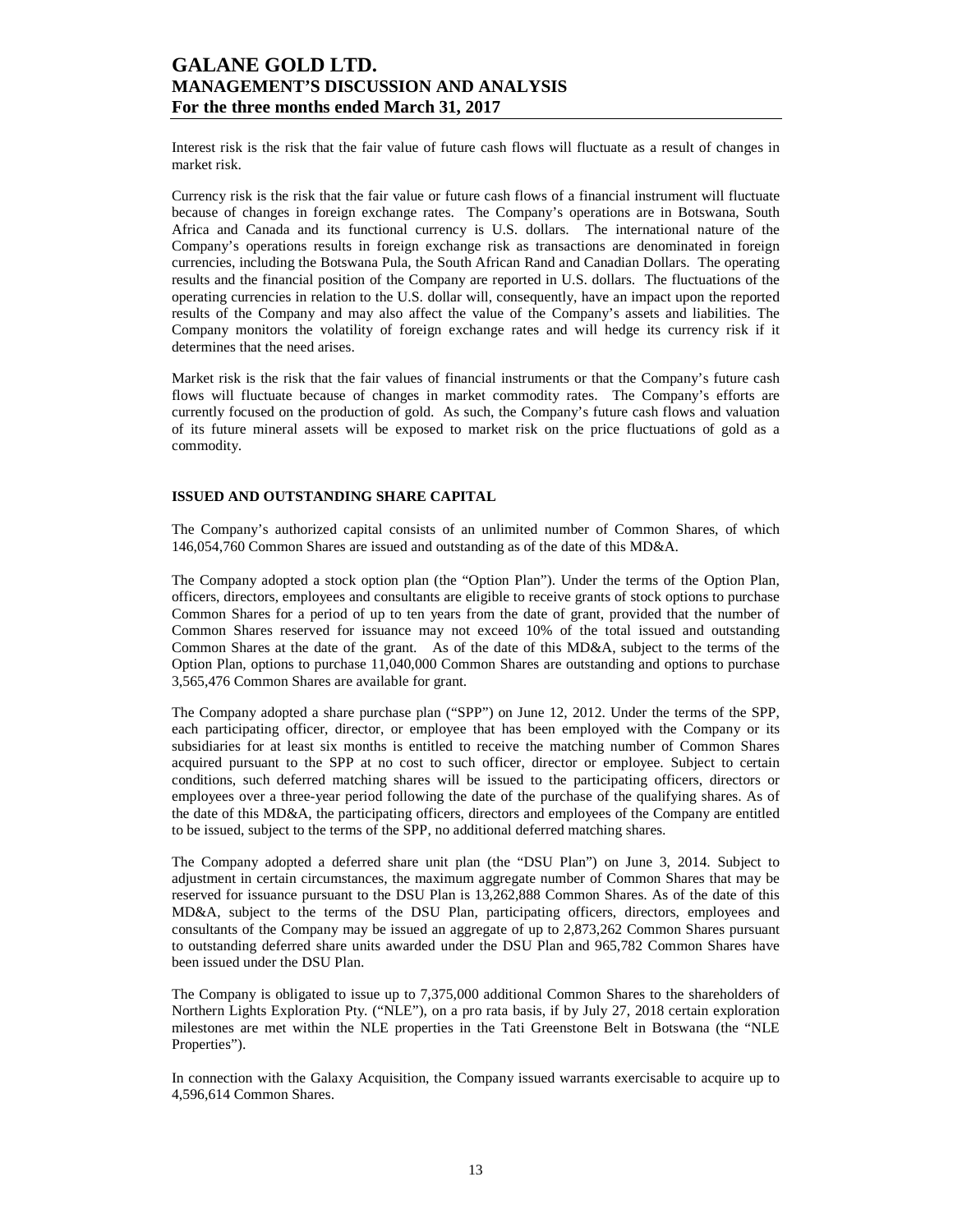On May 9, 2016, the Company closed a rights offering (the "Rights Offering") with eligible shareholders of Common Shares of record at close of business on April 8, 2016. A total of 71,314,442 Common Shares were issued pursuant to the Rights Offering at an issuance price of Cdn.\$0.01 per share for aggregate gross proceeds of approximately Cdn.\$713,000.

### **DEBENTURES**

The Company issued approximately \$2.4 million aggregate principal amount of unsecured convertible debentures (the "Galaxy Debentures") to settle outstanding debt or contractual obligations owed by Galaxy and its subsidiary Galaxy Gold Reefs (Pty) Ltd. The Galaxy Debentures mature on November 20, 2019 and bear 4% interest per annum, accrued and paid at maturity. The principal is convertible at the option of the holder into Common Shares at a price of Cdn.\$0.58<sup>(1)</sup> per share, based on a predetermined exchange rate of \$1.00: Cdn.\$1.30. The interest is convertible into Common Shares, based on a pre-determined exchange rate of \$1.00: Cdn.\$1.30, at a price per share equivalent to the greater of Cdn.\$1.00 and the Discounted Market Price (as defined by the TSX Venture Exchange) at the time of conversion, subject to acceptance of the TSX Venture Exchange.

In addition, on March 29, 2016, the Company announced that it and its subsidiary, Galaxy, entered into a full and final settlement agreement with Traxys Europe SA, Mine2Market S. à r.l. and certain others (collectively the "Traxys parties") with respect to various outstanding claims arising from the time period when the Traxys parties operated Galaxy's mining operations. In connection with the settlement, the Traxys parties settled their claim for \$4.3 million of indebtedness in exchange for the issuance by the Company of approximately \$3.2 million aggregate principal amount of unsecured convertible debentures (the "Traxys Debentures"). The Traxys Debentures mature on November 20, 2019 and bear interest at 4% per annum, accrued and paid at maturity. The principal is convertible at the option of the holder into Common Shares at a price of Cdn. $$0.58<sup>(2)</sup>$  per share, based on a pre-determined exchange rate of \$1.00:Cdn.\$1.35. The interest is convertible into Common Shares, based on a pre-determined exchange rate of \$1.00:Cdn.\$1.35, at a price equivalent to the greater of Cdn.\$0.58<sup>(2)</sup> and the Discounted Market Price (as defined by the TSX Venture Exchange) at the time of conversion, subject to acceptance of the TSX Venture Exchange.

(1) The initial conversion price of both the Galaxy Debentures was Cdn.\$1.00 per share. As a result of the completion of the Rights Offering, the conversion price in each case was adjusted downward to Cdn.\$0.58 per share.

(2) The initial conversion price of both the Traxys Debentures was Cdn.\$1.00 per share. As a result of the completion of the Rights Offering, the conversion price in each case was adjusted downward to Cdn.\$0.58 per share.

#### **TRANSACTIONS WITH RELATED PARTIES**

During the three months ended March 31, 2017, no related party transactions occurred:

### **CHANGES IN ACCOUNTING STANDARDS**

The following accounting standards are to be adopted in the future:

#### **(a) IFRS 9 – Financial instruments**

The IASB has issued IFRS 9, Financial Instruments, which is a four-part project proposing to replace IAS 39, Financial Instruments: Recognition and Measurement. IFRS 9 is effective for annual periods beginning or after January 1, 2018. The Company will evaluate the impact of the change to its financial statements based on the characteristics on its financial instruments at the time of adoption.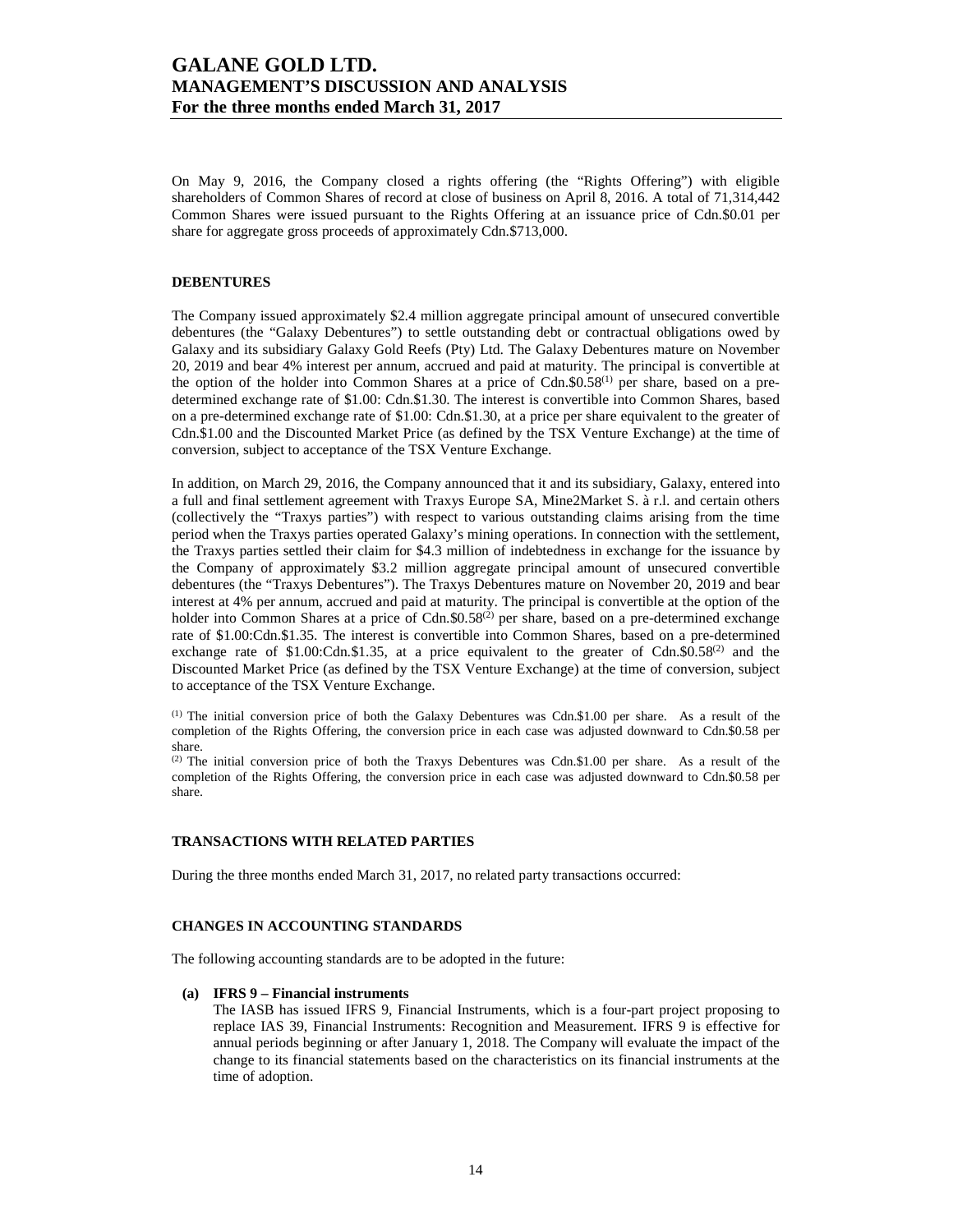### **(b) IFRS 15 – Revenue from Contracts with Customers**

In May 2015, the IASB issued IFRS 15, Revenue from Contracts with Customers (IFRS 15). The standard replaces IAS 11 "Construction Contracts", IAS 18 "Revenue", IFRIC 13 "Customer Loyalty Programmes", IFRIC 15 "Agreements for the Construction of Real Estate", IFRIC 18 "Transfer of Assets From Customers" and SIC 31 "Revenue – Barter Transactions Involving Advertising Services". IFRS 15 is effective for periods beginning on or after January 1, 2018, and is to be applied retrospectively. IFRS 15 clarifies the principles for recognizing revenue from contracts with customers. The Company is in the process of evaluating the requirements of the new standard.

#### **(c) IFRS 16 – Leases**

In January 2016, the IASB issued IFRS 16 "Leases" ("IFRS 16"). This standard is effective for annual periods beginning on or after January 1, 2019, and permits early adoption, provided IFRS 15, has been applied, or is applied at the same date as IFRS 16. IFRS 16 requires lessees to recognize assets and liabilities for most leases. The Company is in the process of determining the impact of IFRS 16 on its consolidated financial statements.

#### **(d) Amendment to IFRS 2 – Classification and measurement of share based payment transactions**

On June 20, 2016, the IASB issued amendments to IFRS 2 Share-based Payment, clarifying how to account for certain types of share-based payment transactions. The amendments apply for annual periods beginning on or after January 1, 2018.

The Company intends to adopt the amendments to IFRS 2 in its financial statements for the annual period beginning on January 1, 2018. The extent of the impact of adoption of the standard has not yet been determined.

### **COMMITMENTS**

As at the date of this MD&A, the Company had the following commitments:

### **(a) Royalty expenses**

Production from the Mupane operation is subject to Government royalties (included in mining costs) of 5% of revenues based on market prices at the date of shipment. For the three month period ended March 31, 2017, the Company expensed \$340,793 in royalties (2016 - \$375,352).

#### **(b) Operating contractual obligations**

The Company has operating lease obligations which relate to obligations for land operating lease agreements as follows:

| To be incurred in the remainder of 2017 | \$257,433   |
|-----------------------------------------|-------------|
| To be incurred $2018-2021$              | \$1,308,641 |

### **(c) Claims**

The Company is also subject to the possibility of revised tax assessments for some years. The Company does not believe that, should unfavourable decisions arise from any review of its tax filings, that any amount it might be required to pay will be material. No such amounts have been provided for in the interim financial report.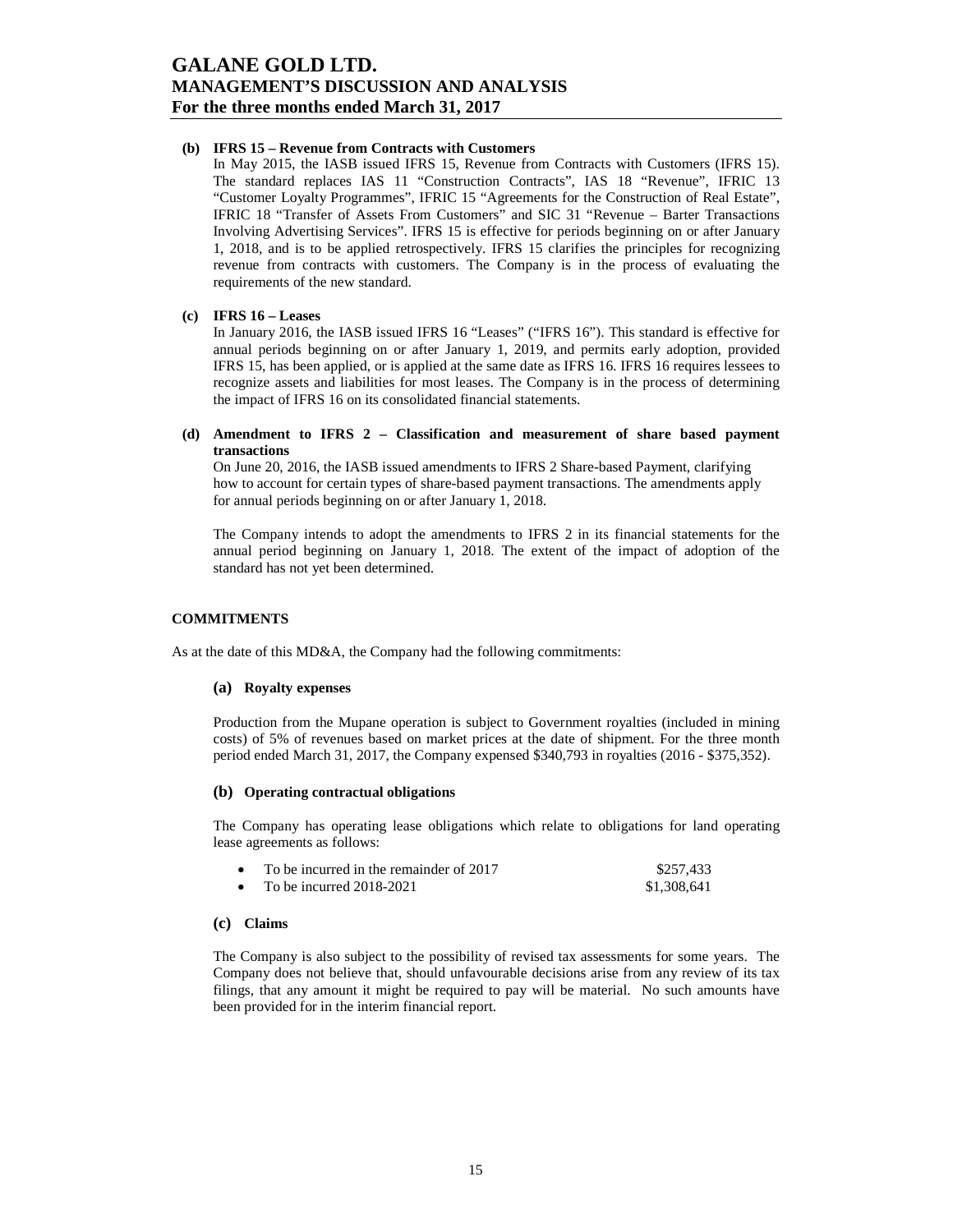#### **OFF-BALANCE SHEET ARRANGEMENTS**

The Company currently has no off-balance sheet arrangements.

#### **SUBSEQUENT EVENTS**

#### *Vantage Letter of Intent*

On May 23, 2017, the Company announced that it entered into a letter of intent for the acquisition of all of the outstanding shares of Vantage Goldfields Limited, a gold mining company with operations in the Mpumalanga Province of South Africa.

#### *Options and DSUs*

On May 25, 2017, the Company authorized the grant of options to the Chief Financial Officer of the Company. Options to purchase up to 500,000 common shares were authorized for grant with a five year term and an exercise price equal to the closing price of the common shares on the TSX Venture Exchange on May 26, 2017. Such options shall vest according to the following schedule: 10% vest on the award date; 10% vest on the first anniversary of the award date; 15% vest on the second anniversary of the award date; and 32.5% vest on each of the fourth and fifth anniversary of the award date.

On May 25, 2017, the Company authorized the grant of DSUs to the Chief Executive Officer of the Company equal to 25% of his salary (approximately £62,500) and to the Chief Operating Officer of the Company equal to 25% of his salary (approximately \$68,000), each determined based on the closing price of the common shares on the TSX Venture Exchange on May 26, 2017. Such DSUs shall vest in three equal instalments on the first, second and third anniversaries of the award date. The DSUs have been awarded based on the achievement of certain key performance indicators for the 2016 financial year as previously approved by the Compensation Committee of the Company in May 2016.

### **SUPPLEMENTAL INFORMATION TO MANAGEMENT'S DISCUSSION AND ANALYSIS**

#### **CASH COSTS**

The Company's MD&A often refers to operating cash cost per ounce, and operating cash cost excluding royalties per ounce, all non-GAAP performance measures, in order to provide investors with information about measures used by management to monitor performance. Management of the Company uses this information to assess how well the producing gold mines are performing compared to plan and prior periods, and also to assess the overall effectiveness and efficiency of gold mining operations. Cash cost figures are calculated in accordance with a standard developed by the Gold Institute, which was a worldwide association of suppliers of gold and gold products and included leading North American gold producers. The Gold Institute ceased operations in 2002, but the standard is still an accepted standard of reporting cash costs of gold production in North America. Adoption of the standard is voluntary, and the cost measures presented herein may not be comparable to other similarly titled measures of other companies. Cash cost includes mine site operating costs such as mining, processing, administration, and attributable realized derivative gain or loss, but are exclusive of impairment, amortization, reclamation, and exploration and development costs. Cash cost excluding royalties is cash cost less royalties. Operating cash cost is the total cash cost less those costs capitalized as attributable to the removal of excess waste in developing new resources. Operating cash cost excluding royalties is operating cash cost less royalties. These costs are then divided by the Company's ounces of gold produced to arrive at the cash cost measures on a per ounce basis. These measures, along with sales, are considered to be key indicators of a company's ability to generate operating earnings and cash flow from its mining operations. These measures of cash costs do not have any standardized meaning prescribed by IFRS and differ from measures determined in accordance with IFRS. They are intended to provide additional information and should not be considered in isolation or as a substitute for measures of performance prepared in accordance with IFRS. These measures are not